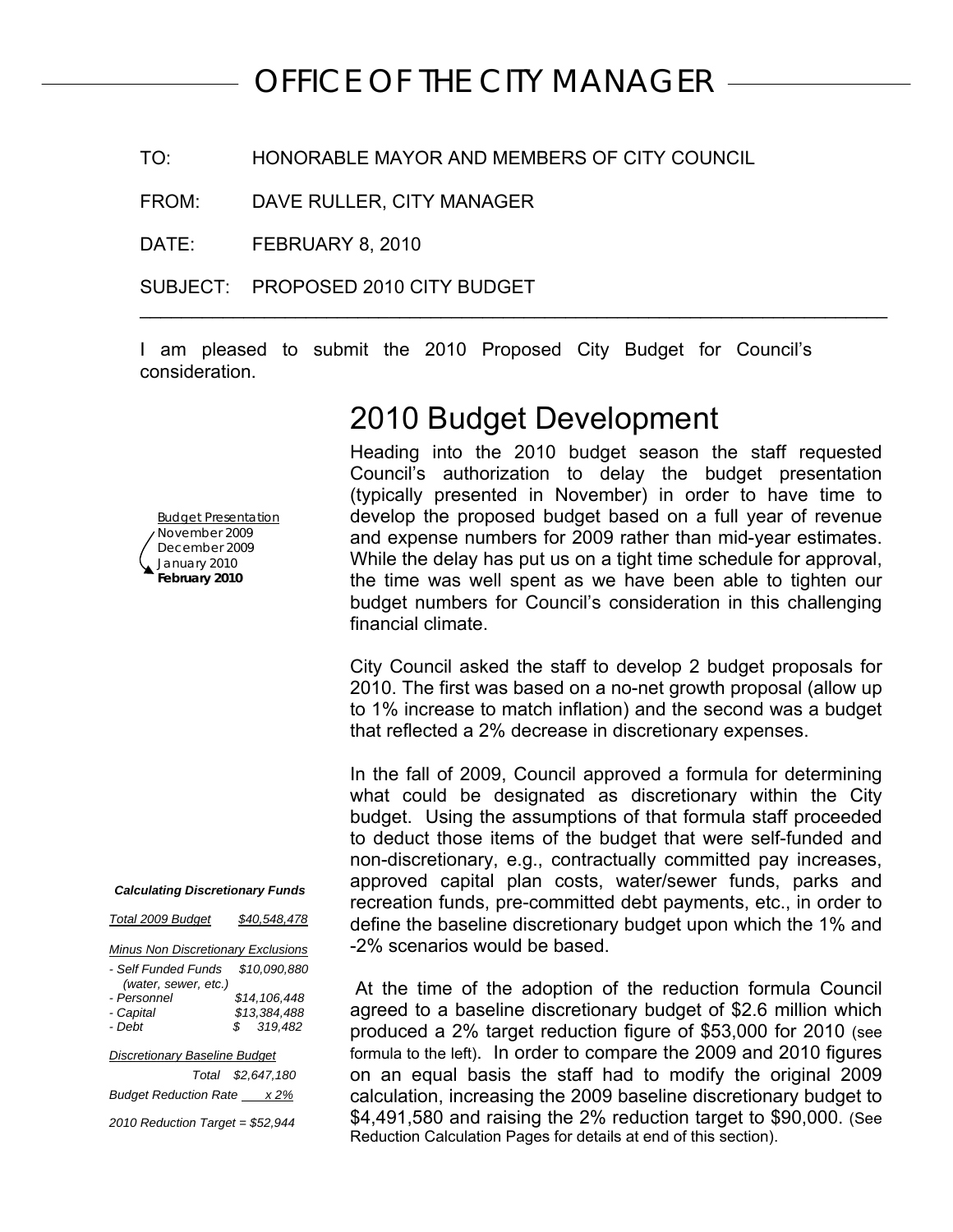

*Only twice in the last 25 years have income taxes dropped from the prior year 2004 -1.35% = \$132,774*

 *2009 -2.15% = \$230,588*

### *Kent…Less Worse in 2009*

*State of Ohio Income Tax -14% US Income Tax -11% Kent Income Tax -2.15%* 

*For the first time in 25 years total City revenues decreased in back to back years: 2009 dropped 2.81% 2008 dropped 2.21% Cumulative drop 5.02%* 

### *2010 Operating Budget*



**2010 Budget Reduction Results** I am pleased to report that the proposed 2010 budget exceeds the Council target and reflects a 3.16% reduction in discretionary expenses amounting to \$141,000. Furthermore, consistent with our past practice the staff and I are committed to pursue more aggressive cost cutting and productivity improvements which we think can push our reduction measure over 5% before the year is out.

# Tumultuous Financial Climate

We were motivated to take the unusual step of requesting a delay – essentially doubling the administrative work required for budget preparation – because we considered these budget times extraordinarily difficult. City revenues are down in 17 out of 24 categories and despite significant cost savings from productivity initiatives (approaching \$5 million in permanent and one-time savings over the last 5 years), City expenses continue to climb with no sign of relief from an economic recovery in traditional business sectors on the horizon.

Like most of the cities around Kent the downturn in the economy has been hard on City revenues. While our revenues have not fallen off the edge of a cliff like some cities we are looking at less property taxes, less permit fees, less state shared taxes, less interest on our investments, and for the first time in years our income taxes dropped 2.15% at year's end. When we look at our revenue numbers we are less worse than many – but we are still significantly worse-off heading into 2010 than we were in 2009.

As the City has struggled to make ends meet, Kent businesses and residents have faced unprecedented financial challenges of their own, making the prospect of new tax or fee revenues incompatible with the economic realities of the day. At the same time, to propose slashing programs when the people need City services more than ever seems counter to our service mission.

At the intersection of the current economic circumstances the City is left in the untenable position of preparing a budget that must balance the financial commitments of contractual pay and health care increases in 2010 with a revenue stream that is running at 2006 levels and falling.

Without growth in the tax base, we're faced with trying to fund increases committed on 71% of the operating budget (personnel costs) from whatever cuts can be generated from approximately 16% of the O&M budget that is not already committed and could be considered discretionary.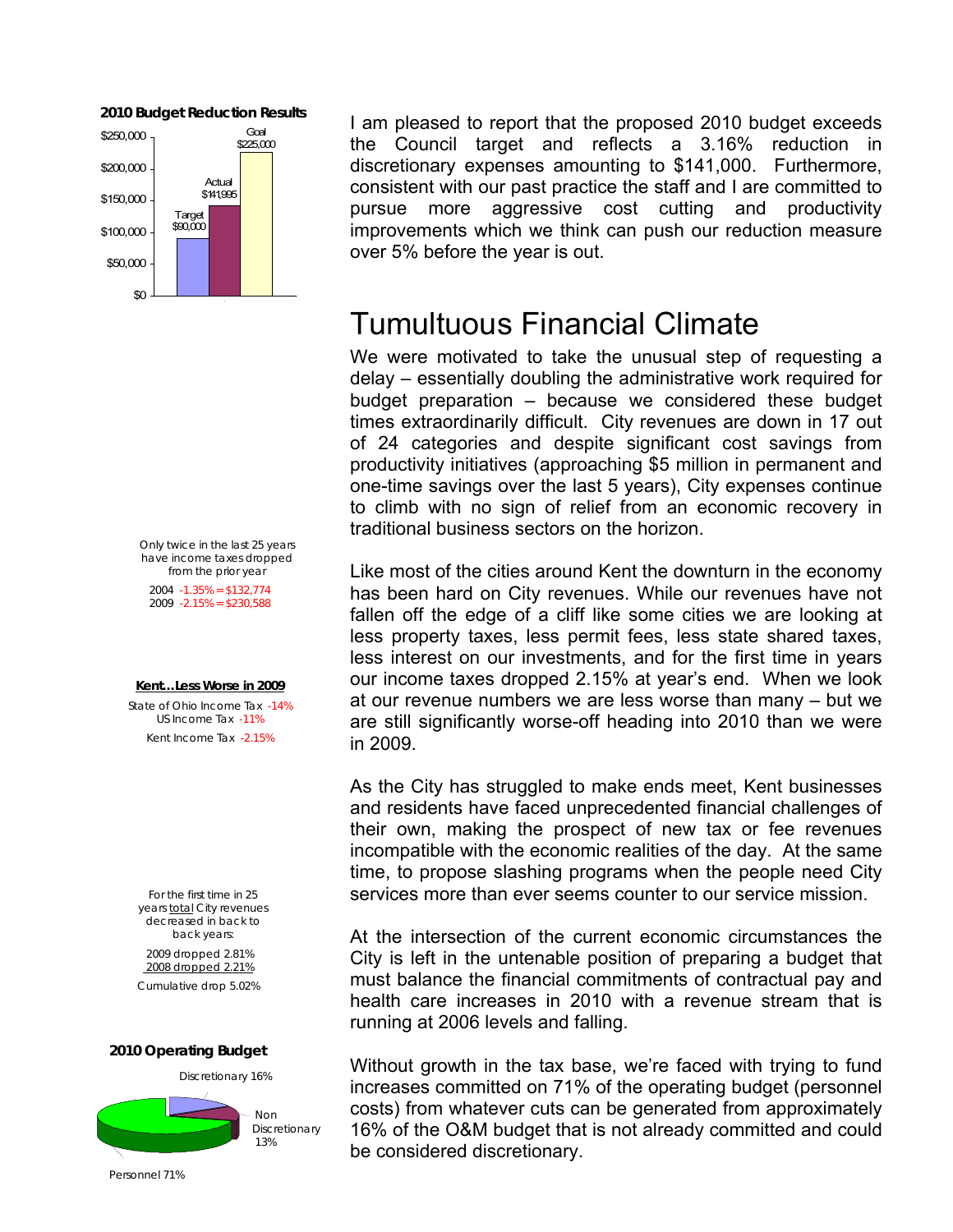Realistically, cuts from 16% of the budget will be hard pressed to support increases in the other 71% of the O&M budget yet with revenues in decline that is the position that this budget has been put in. The math is not sustainable which is why for the  $7<sup>th</sup>$ straight year the budget anticipates using undesignated fund balance to fill the gap between revenues and expenses.





However it's important to note that over the last 5 years a budget projection to use undesignated funds has not equated with actual use of those funds in a given year. As a matter of fact the average difference between the projected deficit and actual change in the fund balance has been roughly \$2 million a year to the favorable side in each of the last 5 years.

The undesignated fund balance was created for the purpose of filling budgetary gaps and we are fortunate that City Council and staff have been diligent in preserving that balance for use in times like this. We needed to use \$866,000 from the undesignated fund balance in 2009 which took our balance down to \$11,780,788 entering 2010.



Unfortunately we are projecting needing to use \$2,000,000 from the undesignated fund balance in 2010 which if realized will lower our balance below \$10,000,000 for the first time in 6 years. Falling below \$10 million is disconcerting since it signals the passage of another milestone towards fiscal distress. Clearly, our window of opportunity to remedy the revenue-expense gap using the undesignated fund balance is closing and if we are unable to adopt a recovery strategy soon we could find ourselves joining the other 16 cities in Ohio that have declared a state of fiscal emergency.

# 2010 Budget Reductions

The budget is about choices and decisions that will set the course for City operations next year and we were very sensitive to developing a budget that can deliver on the promises that it makes – even in these difficult times. One of the concerns for operating in a cut-back mode is the increased risk of making short-sighted decisions, which can force us into more shortsighted decisions later, and risk damaging our community in ways that we can't afford. The staff and I worked hard to avoid that trap with this budget.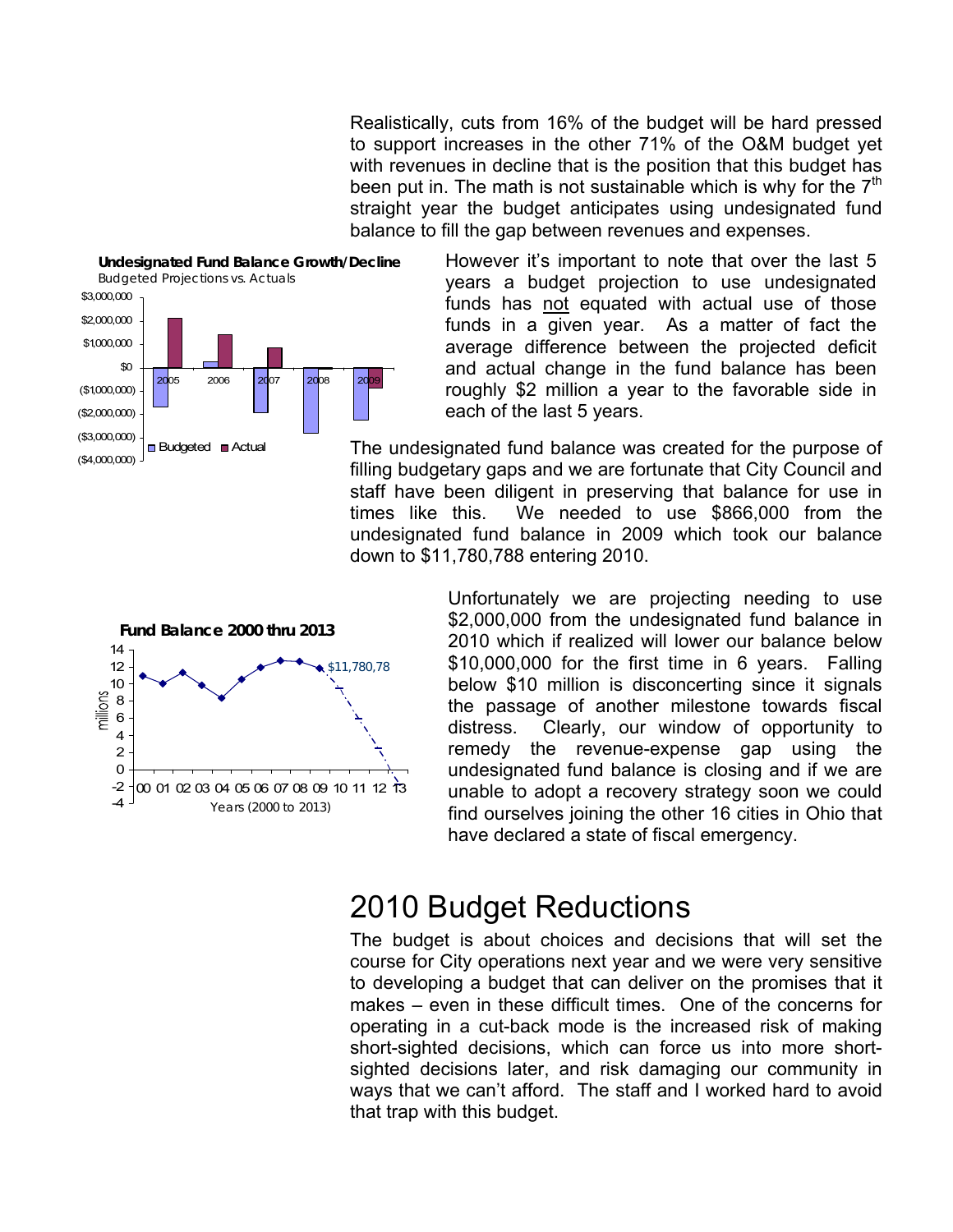## **Financial Savings Summary**

### **2005**

City cut 5% of the workforce (saving \$650,000) and began freezing vacancies saving another \$586,000;

City had cut spending by \$1.4 million in materials, supplies and contracts;

City implemented new productivity improvements saving \$200,000.

### **January 2007**

The City saves another \$1,100,000 in 2006 by holding as many as 20 positions vacant.

### **January 2008**

City ends 2007 fiscal year with another \$990,000 in savings from vacant positions.

### **December 2009**

City saves \$400,000 from employee service efficiencies and improvements.

### **Personnel Reductions Permanent Cuts and Savings**

| Planner to Part Time                     | \$ 38.500 |
|------------------------------------------|-----------|
| Reduced 3 police positions               | \$247.500 |
| Reduced 1 secretary                      | \$58,000  |
| Reduced 2 analysts                       | \$154.000 |
| Reduced 1 tax auditor                    | \$60.000  |
| Reduced 1 water specialist               | \$92.000  |
| Reduced Engineer to Part Time \$ 20,000  |           |
| Eliminated 2 finance positions \$120,000 |           |

### **TOTAL CUTS = \$ 790,000**

### **One Time Personnel Savings**

| 7 Frozen positions in $2005 = $586,000$   |
|-------------------------------------------|
| 19 Frozen positions in 2006 = \$1,100,000 |
| 16 Frozen positions in $2007 = $$ 990,000 |
| 9 Frozen positions in $2008 = $$ 730,000  |
| 2 Frozen positions in $2009 = $ 100,000$  |
|                                           |

**TOTAL SAVINGS = \$ 3,506,000** 

By adopting this budget we will keep the City on course to preserve the pace of our financial reforms and prevent deep service cuts that could set the City's strategic priorities back for years to come. The proposed budget is premised on an understanding that the community and City Council would not support dismantling core public services, e.g., closing a fire station, laying off uniformed ranks of police and fire, closure of City offices, etc., as long as a prudent balance is maintained in the undesignated fund to cover shortfalls in a given year. If that assumption is wrong we should begin discussing which core service we could do without so that we can begin to take the appropriate steps to restructure City services immediately.

This budget protects the financial integrity we've worked hard to instill and it preserves our core services even as it makes cuts in all areas of City operations. Just as we have done in the last 5 successive budgets, we enabled the department heads to propose incremental and controlled cuts in those areas where they felt they would have the least impact on citizens and could be restored when revenue conditions permitted.

Over the course of 2009 we've had more success in finding savings. Early in the year we shopped our life insurance around and ended up saving \$20,000 a year. At the end of 2009 we announced a consolidation of our health plans that should save the City about \$30,000 in fixed costs and up to \$150,000 in typical claim costs starting in 2010. We saved \$6,400 from workmen's compensation claims by being safer in the workplace.

Following a six month internal audit, the City is in the process of centralizing our print and copier functions which we anticipate will save at least \$10,000 a year. We refinanced City debt to take advantage of record low interest rates and we saved \$90,000 in annual interest payments. The City street crews have been able to find weather forecasting sources on the internet that will save about \$2,000 a year from a weather satellite subscription service. For three years running the City crews have expanded their street duties – taking on more and more work that used to be contracted out. As a result, City crews saved \$94,823 in street contractor work in 2009. Cumulatively these savings up add up to nearly \$400,000.

These are great examples of the kind of initiatives that City employees have been engaged in over the last 5 years to contain costs and save money. While other cities talk of the current condition of being financially strapped as the "new normal," the City of Kent has been practicing the new normal for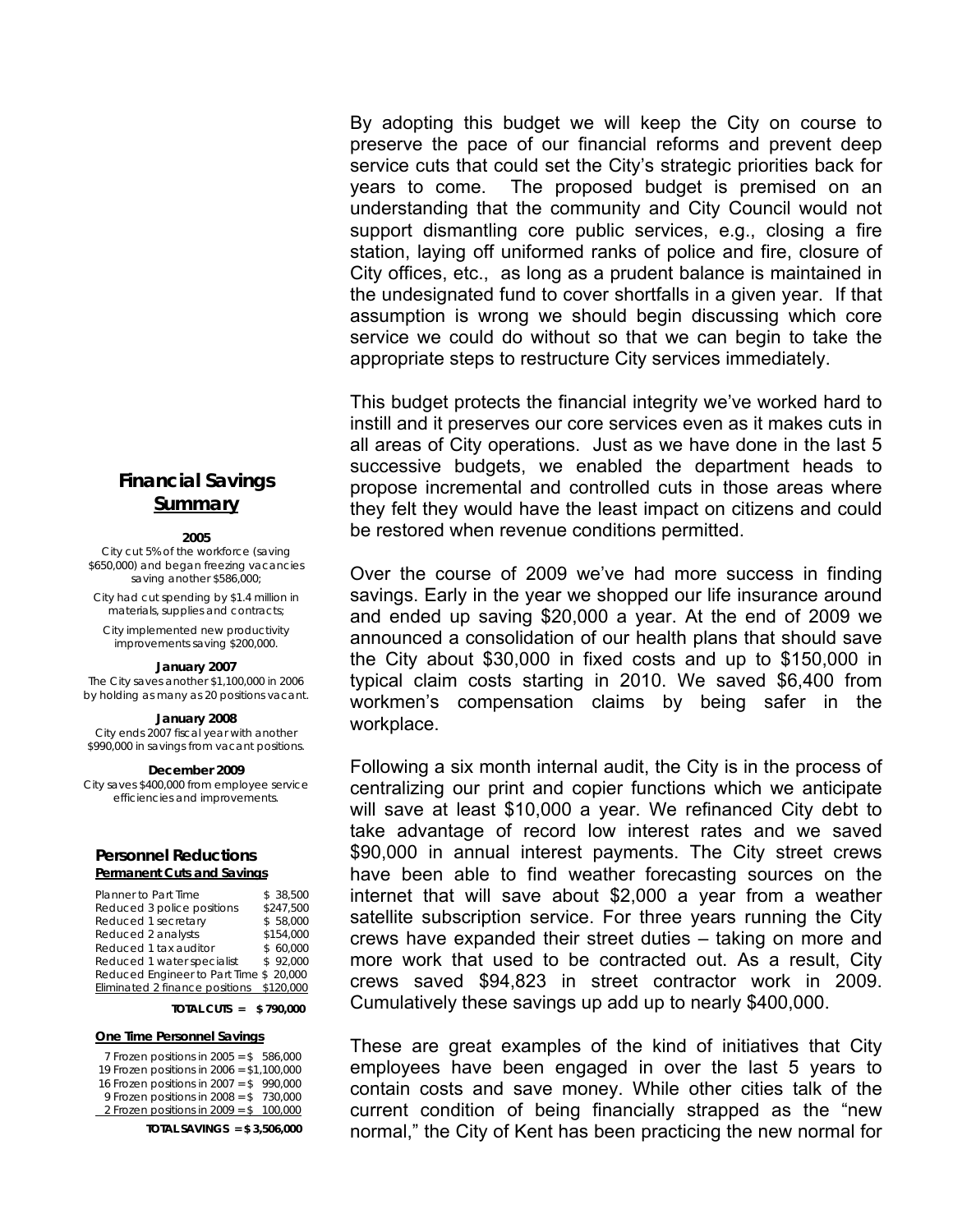*The "New Normal" is half a decade old in Kent financial management.* 

> *More with less, Same with less, Less with less.*



# **Compensation % Comparison**



half a decade and we will need to rely on that experience to get us through another tough budget year in 2010.

# City Service Expenses

Given available funding levels for 2010 City services will be severely tested. There will be areas of City services where we will be able to do more with less, and there will be areas where we will be doing the same with less, but we have reached a point where we will also be doing less with less and I think it is important to acknowledge that heading into the budget discussion.

I'm not trying to be alarmist just practical. We run a service business and with increasing service demands, expanding service areas, and new duties placed on the same level of personnel with fewer resources to support them it is probably unrealistic to think that we can sustain the same levels of services indefinitely across the board.

In 2010 the City will be operating at a staffing level (full time) that is the same as we had 12 years ago. I'm proud to point out that the staff have reeled in spending at every turn – coming in under the expense budget in 2009 by 12.64% (\$5,124,637). The proposed 2010 budget assumes a continuation of aggressive cost containment that has defined the last decade of City operations. From 1989 to 1999 City expenses grew by 10.3% per year as compared to 6.48% a year from 1999 to 2009 – 37% less in this decade.

The 2010 budget shows a 3.3% increase in the Operating (Personnel + O&M) budget including those new service areas and new grant programs approved by City Council in 2009. However, if we back out the new program areas and grants the increase drops to 1.4% and then if we deduct the pre-approved pay raises, the O&M budget from 2009 to 2010 declines 3.16%.

As a service provider the City's largest cost relates to personnel. In total, it costs about \$64,000 per day to perform City services – and 50% of those costs are attributed to Fire and Police functions. Wages represent 67% of the City's personnel costs, retirement 13% and health benefits 12%. By comparison the national averages for these same categories are 66% wages, 8% retirement and 12% health benefits – suggesting we are in line with industry standards.

When comparing wage increases over the last 8 years the City has lagged the Cleveland area business average by 3.35%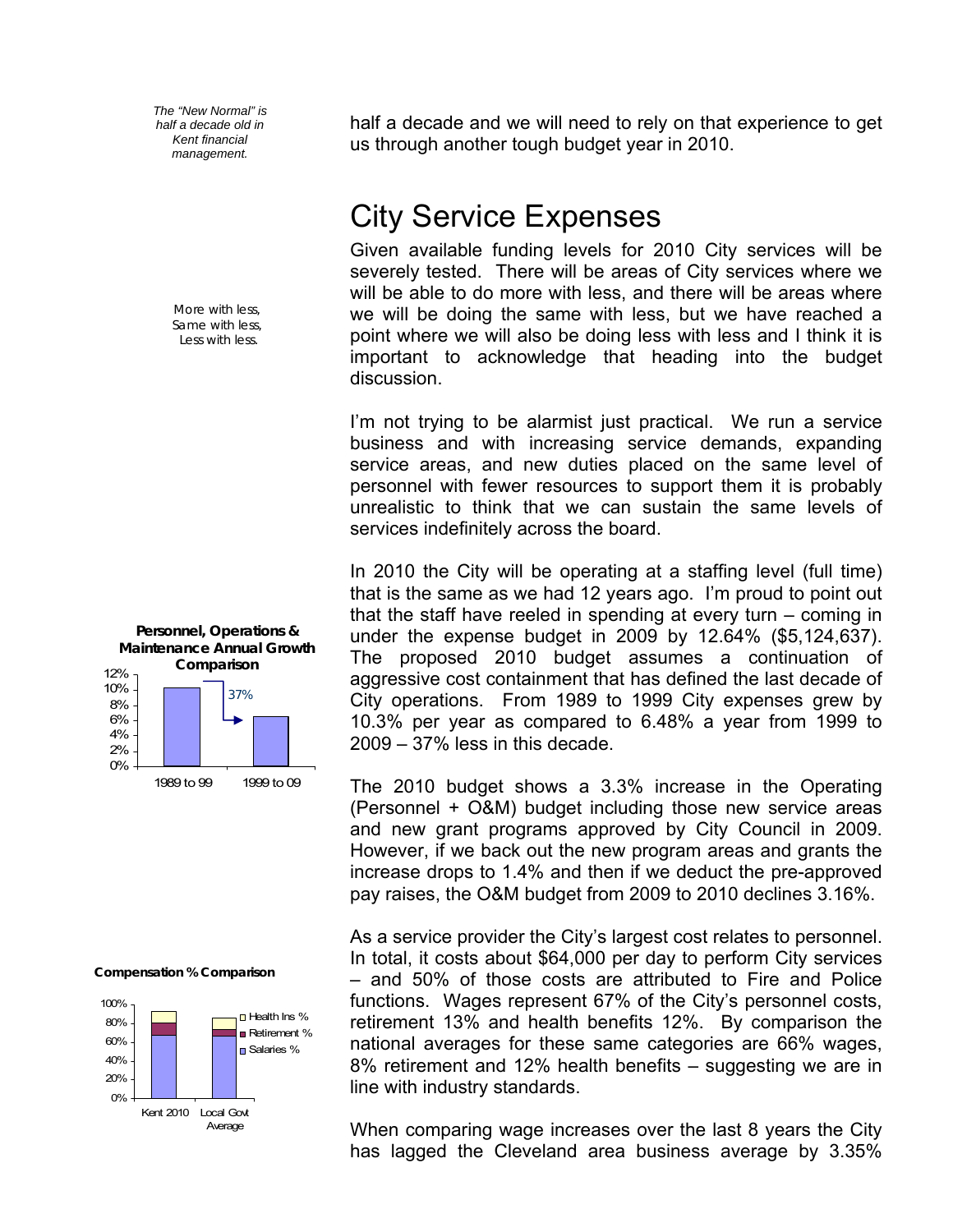**Annual Wage Increases Comparison** 



(cumulative) and lagged the public sector nationwide by 4.75%. For 2010 the Cleveland business increase will drop to 2.1% which is reported to be the lowest increase in the last 21 years. The City's union contracts (covering 76% of City employees) reflect a 2.75% pay raise in 2010.

The City's health insurance costs have increased at an average annual rate of 7.8% per year over the last 10 years versus 10.7% nationally. In 2010 it will cost the City \$5,000 more per employee per year than it cost to insure that same employee at the start of the decade.



The staff have been able to hold O&M expenses (which make up roughly 25% of the operating budget) below the rate of inflation by an average of 5% from 2002 through 2009 – sustaining the same level of services with the equivalent of \$3 million less in real dollars when adjusted for inflation.



Staffing counts remain unchanged in the proposed 2010 budget. There are 2 frozen positions heading into 2010 but one of those may be recommended to fill as it is a much needed IT position.

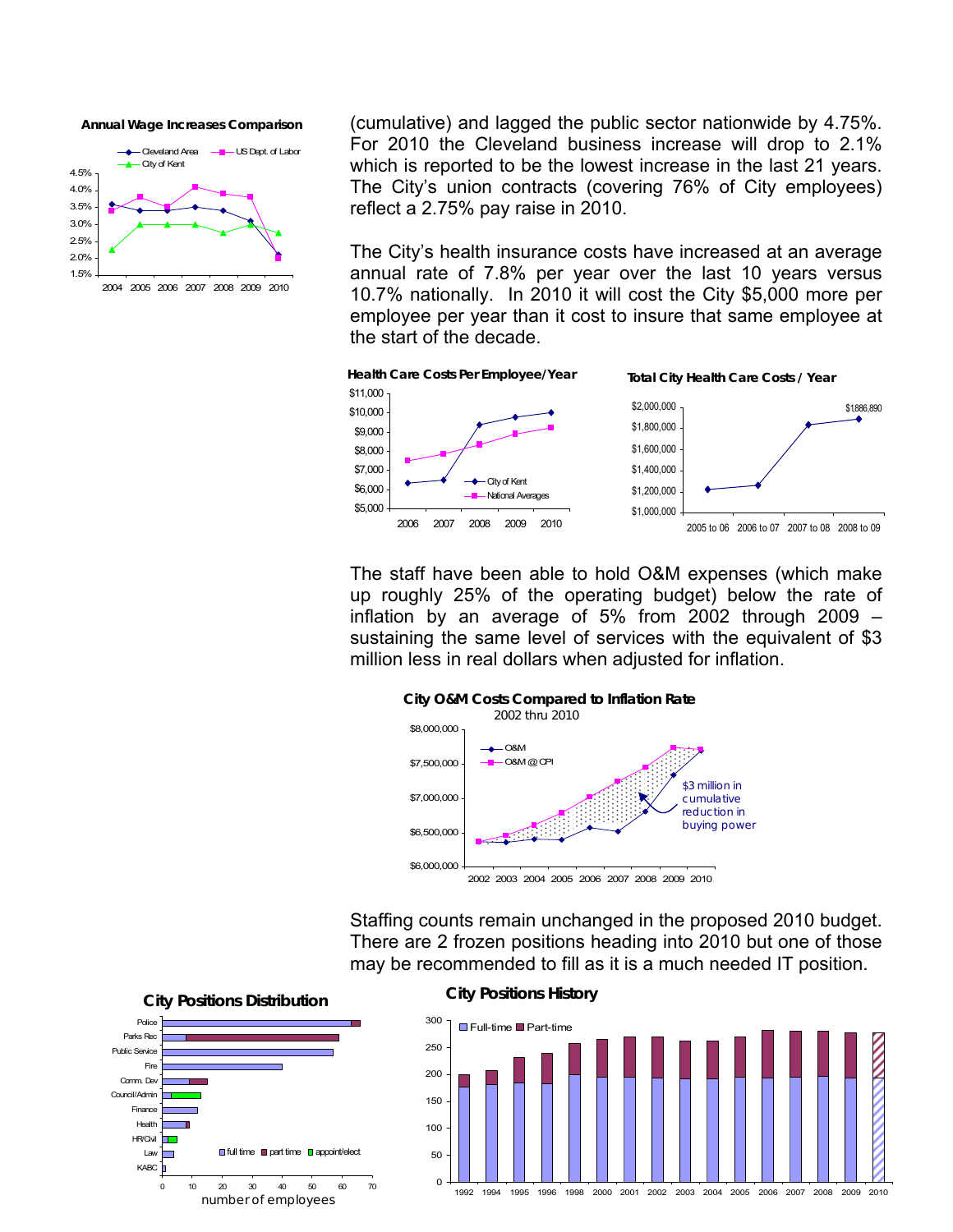**City Overtime Distribution by Department** 



The staff have worked hard to hold the line on overtime costs which has been a real challenge given all the new events, duties and service expectations added to existing employees.

 **Annual Overtime Costs Citywide** 



# City Service Revenues

The story of City revenues is very much a tale of 2 decades. From 1989 to 1999 total City revenues averaged 4% growth per year. From 1999 to 2009 that number dropped to 1% per year. That slide in revenues worsened in the last 2 years with back to back decline in total revenues in 2008 and 2009.

In total, City revenues underwent a precipitous \$2.27 million drop from 2008 to 2009 – taking the total City receipts down to 2004 levels. There have been revenue troubles previously but it is the breadth of the current problems – with 17 out of 24 revenue categories down in 2009 – that differentiates the current fiscal condition from prior years.

One of the results of the erosion of City revenue sources has been an increasing dependency on the top 3 revenue categories of Income Tax, User/Service Fees (water, sewer, stormwater, EMS, contracts, etc.), and Property Tax at a time when those 3 categories are showing evidence of distress.



Big Three Revenue Share and Growth Income Tax, Service Fees, Property Tax

In the last 2 decades the top 3 revenue categories have increased their share of the total revenue stream from 17% in 1988 to a high of 47% in 2004. Yet in that same period the growth rate for these revenues has been reduced in half. This data suggests that as the City's dependency on the 3 main revenue categories has doubled, those same categories' ability to generate revenue has been cut in half. Independently each of these trends is a concern but the combination of the two occurring at the same time is particularly troubling.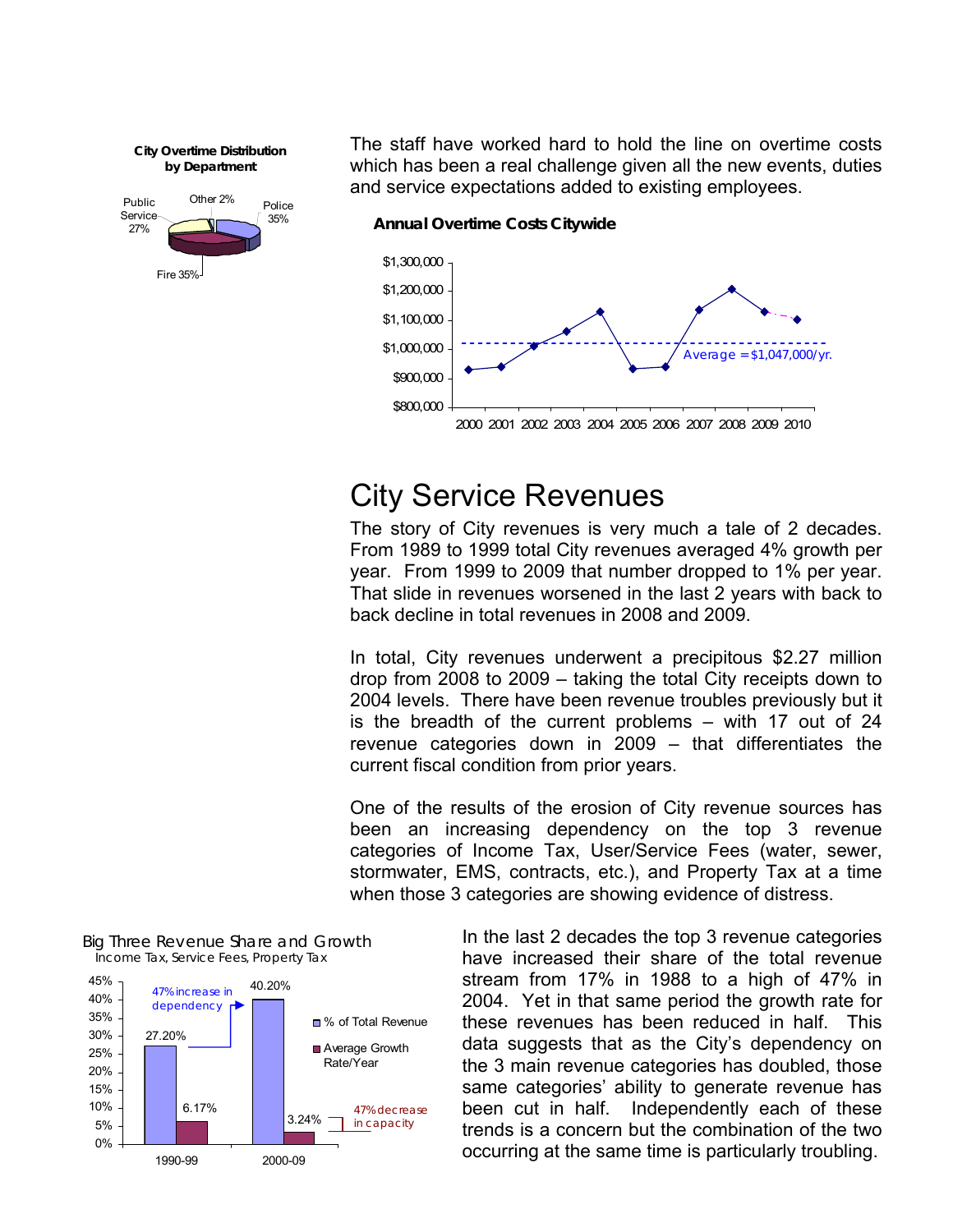Total City revenues in 2009 were 11% less than 2008. The decline is evident in each of the categories illustrated below:



**City Budget Revenues Historical Chart (1988 to 2009)** 



0.0% 0.5%

User Charges (water, sewer, strowmwater, EMS, etc.)



Property Tax Revenues 5 Year Trend

1990-99 2000-09



Even the utility funds have felt the brunt of economic uncertainty as water and sewer revenues have declined in consecutive years (3 years for sewer, 2 for water) and are now operating on revenues that are the same as 1998 and 2001 respectively, putting pressure on rates to sustain operations. The 2010 budget reflects the approved water and sewer rate increase of 3% to offset the revenue shortfall.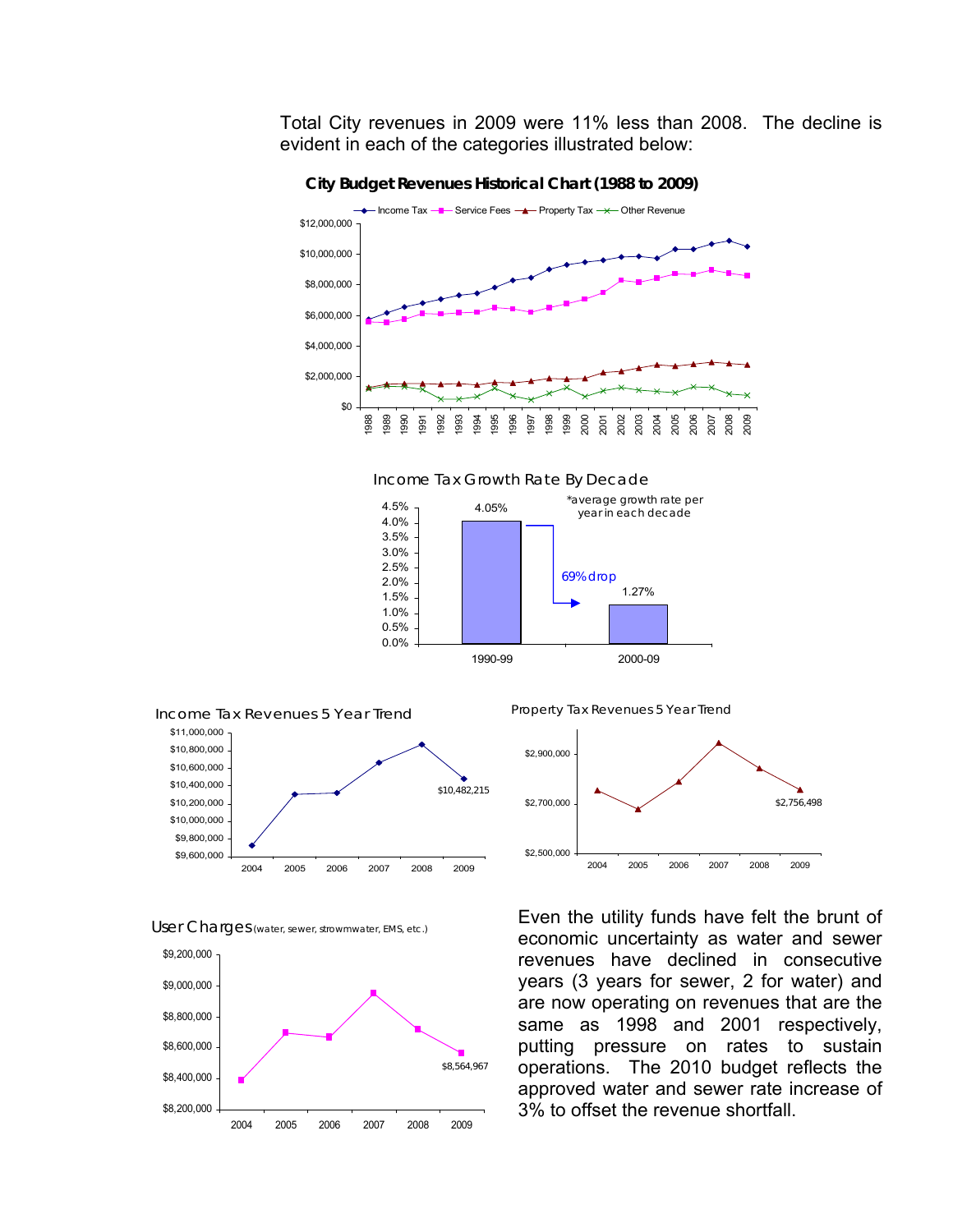# Investment Decisions

The budget is the City's principle financial policy and managerial tool that becomes our service plan for delivering the results that matter most to our citizens during the course of the year. In this way it is our investment plan that we use to align day to day operational services with long term community priorities. *City service portfolio*  The reality of any budget is that it consists of a collection of purchasing decisions. The Council, working with our citizens, establishes the policy goals and the price community members are willing to pay for local government services. Staff guides the process, ranking and recommending purchasing and investment decisions pursuant to Council priorities. The proposed 2010 budget has been developed based on the strategic framework outlined in the City's strategic planning documents. The strategy focus areas reflected in the budget include: Financial Health and Economic Development *Community priorities* "to be a prosperous and livable city for all citizens" Natural Resources "to protect and promote the City's natural resources" Quality of Life "to enhance lifestyle choices through physical and social environment" Community Safety "to be an exceptionally safe city" Communities within the City "to strengthen the quality and enhance the value of neighborhoods" City / University Synergy "to expand collaborative opportunities that enrich the community experience" Governmental Performance "to provide the best services at the lowest possible cost" Every element of the budget is tied to one or more of these strategic priorities. This helps staff, Council and the community sort through the many service demands we face by focusing on those elements which will help achieve our strategic goals.

# Workable Financial Plan

I believe this budget provides a workable financial plan while ensuring continuation of municipal services to our citizens. We feel confident the projections and estimates are conservative, yet reasonable and accurately reflect anticipated revenues and municipal needs.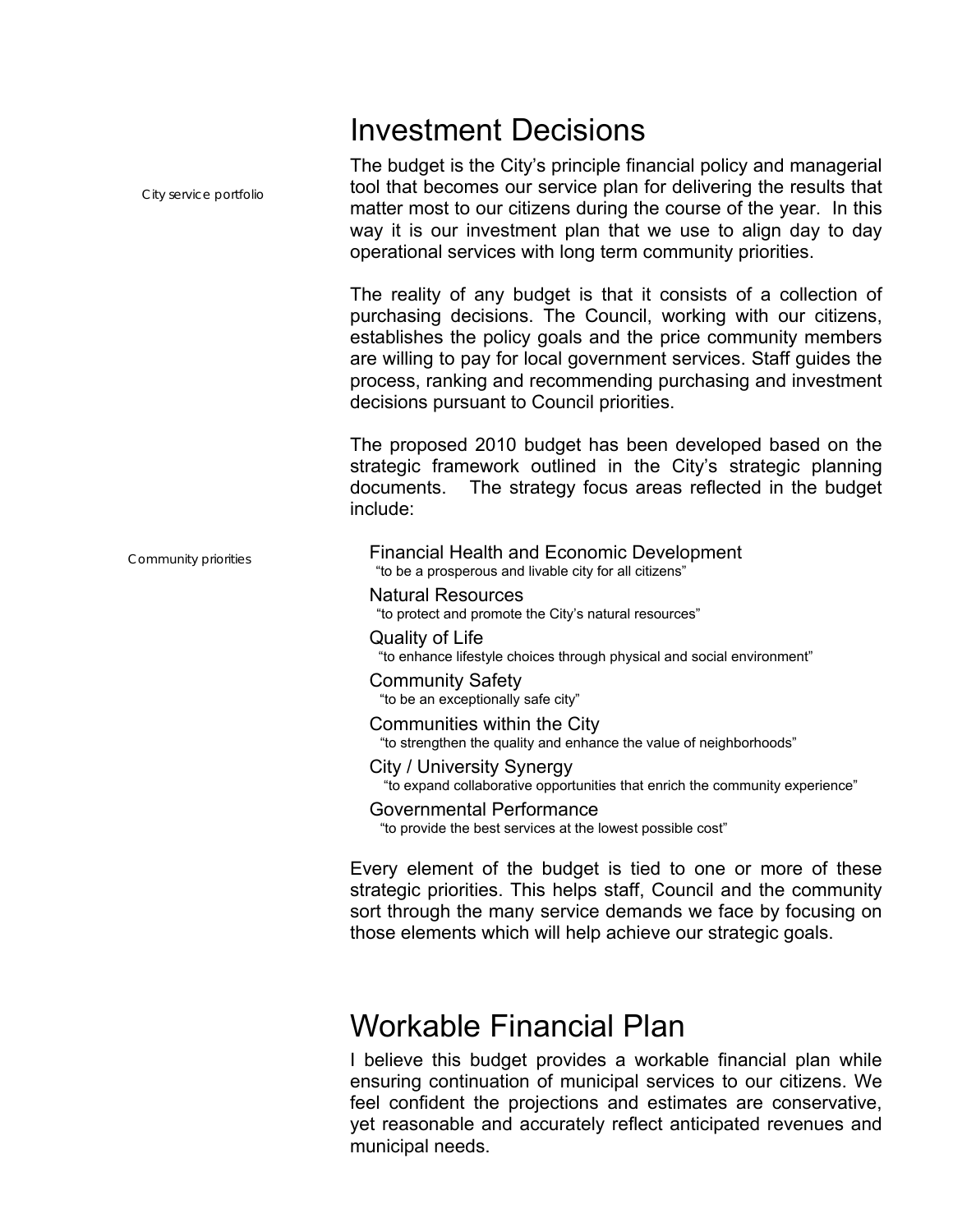We've accomplished this budget through a commitment across the organization to exercise fiscal discipline, deliver services with efficiency and provide improved results for the entire community. In 2010 we will continue to be diligent in reviewing all City expenses and we will look for more partnerships and regional collaborations to reduce ongoing costs anywhere we can. In addition, the senior staff and I have pledged to bring at least another \$100,000 worth of cost saving proposals to City Council in 2010.

# Pushing Through To Progress

Amidst the stress of rising costs, increased service demands and fewer resources, the management team rallied and came up with a budget that reconciles basic needs with basic City services. This is an under-funded budget prepared by overachieving City employees. We may not be able to do as much as quickly as we used to but we will honor our mission and fulfill our duties as we always have. Our dedication to serve will not change.

As our financial plan the budget focuses on percentages, numbers and dollars but in the end it's City employees that make the difference in the lives of everyone that calls Kent home. The City's ability to provide the quality of public services expected by our citizens isn't found in a line item of the budget – it comes from the dedication, skills and talents of our employees.

I want to assure City Council that our employees will not let resource shortfalls stand in the way of public service. We understand that to effectively meet the needs of our citizens, innovation and continual improvements by the organization will have to be the norm.

Despite the dire economic times, we had real results to point to in 2009 that stand as proof that our strategies were working. We witnessed progress on key community priorities. The Phoenix Project provided a glimpse of the future, showing what is possible from key investments – bringing new stores, new jobs, new products and services into downtown Kent. The City's collaborations with KSU are firing on all cylinders and our partnerships are paying off. For every City dollar spent we've leveraged close to \$7 more from public and private sources to spur growth. We've been resilient in the face of adversity, resourceful and persistent. As a result I think we've earned public confidence that comes from seeing results not just hearing promises.

*Unwavering commitment* 

*People matter* 

*Real progress*